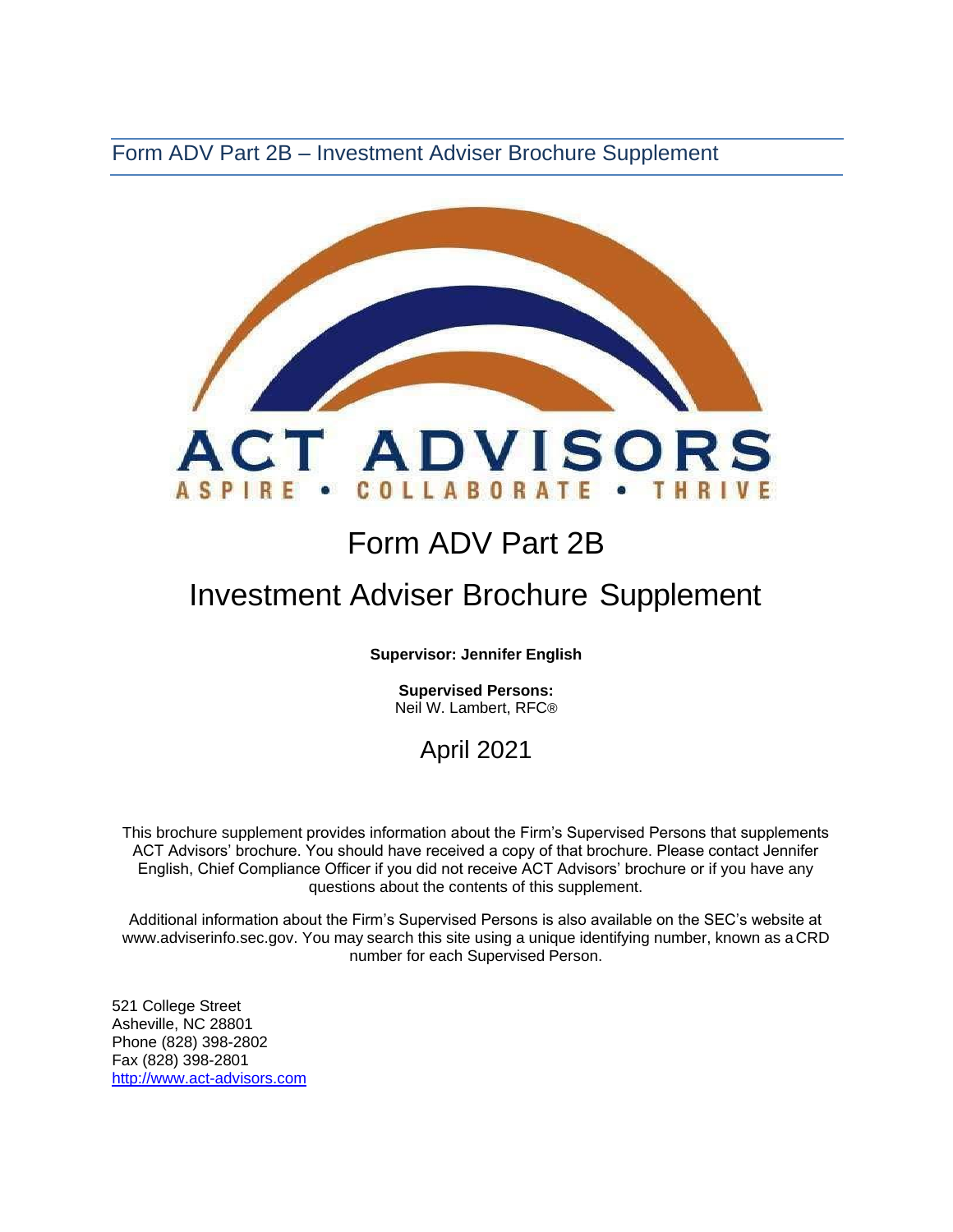### Educational Background and Business Experience

ACT Advisors (the Firm) generally requires that its Investment Advisor Representatives (IARs) have a bachelor's degree or equivalent experience and further coursework demonstrating knowledge of financial planning and tax planning. Additionally, advisers must have work experience that demonstrates their aptitude for financial planning and investment management.

| Neil W. Lambert<br>CRD #2090498                                                  | <b>Born 1946</b> |
|----------------------------------------------------------------------------------|------------------|
| <b>Employment History:</b>                                                       |                  |
| <b>ACT Advisors, LLC</b><br><b>Investment Advisor Representative</b>             | $2015 -$ Present |
| Lowcountry Investment Advisors, Inc.<br><b>Investment Advisor Representative</b> | $2002 - 2015$    |

#### **Formal Education after High School:**

Lain Technical Institute

#### **Professional Designations and Licenses:**

Registered Financial Consultant- RFC**®**

#### **Professional Certifications**

Neil W. Lambert maintains the following professional designation, which requires the following minimum requirements:

#### **RFC® – Registered Financial Consultant**

**Issued by:** International Association of Registered Financial Consultants (IARFC)

**Prerequisites/Experience Required:** Candidates must meet the following education, experience and ethical requirements:

- Candidate either has attained a professional designation (i.e. CLU, ChFC, and CFP), or has earned a baccalaureate or graduate degree in financial planning with strong emphasis on subjects relating to economics, accounting, business, statistics, finance and similar studies; this granting institution must offer an IARFC-approved or CFP equivalent college curriculum and be an accredited college or university
- Met four years of experience, providing evidence of having met license requirements for securities plus life and health insurance, or submitsRIA affiliation information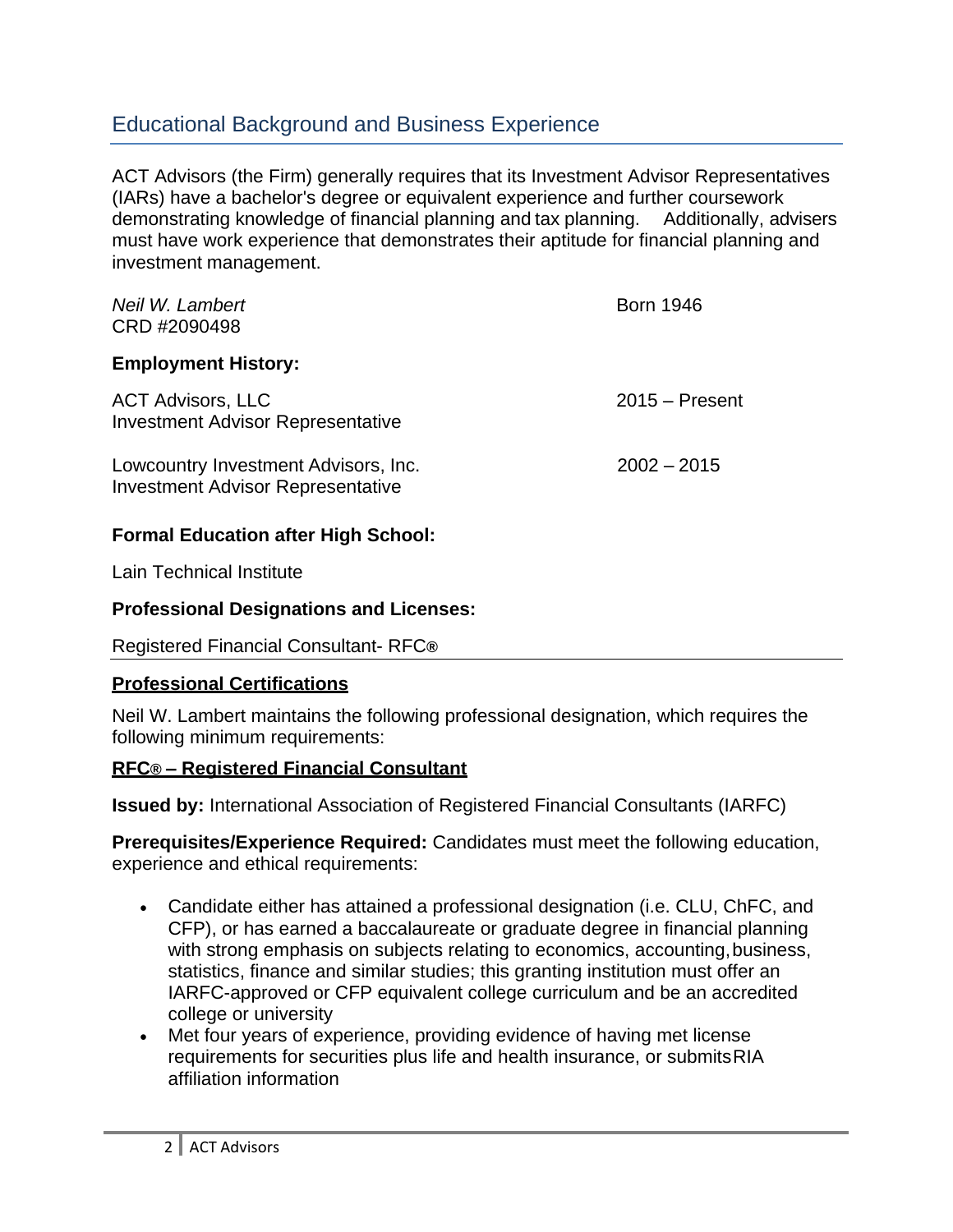• Candidate must have a sound record of business integrity with no suspensions or revocation of any professional licenses

**Educational Requirements:** Candidates are required to complete a self-study process to attain the RFC designation. The preparation curriculum consists of ten volumes mirroring that of the CFP preparation, and covers the following six topics:

- Financial Planning Process
- Insurance Planning
- Retirement Planning
- Investment Planning
- Income Tax Planning
- Estate Planning

Mr. Lambert completed the educational requirements at Kaplan University.

**Examination Type:** At the completion of the self-study process, candidates are required to take an untimed, 150-question multiple choice exam (approximately 3-5 hours)

**Continuing Education/Experience Requirements:** Minimum of 40 hours per year to continuing professional education in the field of personal finance and professional practice management.

Designees must also subscribe to the IARFC Code of Ethics and submit an annual renewal including \$100 in dues.

## Disciplinary Information

Mr. Lambert has not been involved in any activities resulting in a disciplinary disclosure.

## Other Business Activities

Mr. Lambert was licensed as an insurance agent or broker and may have been appointed with several insurance companies. He may earn separate compensation for transactions implemented through various insurance companies. Insurance compensation will be separate and distinct from investment advisory fees charged by the Firm.

This Outside Business Activity does not create a material conflict of interest with clients.

## Additional Compensation

Mr. Lambert does not receive any economic benefit outside of regular compensation except as described in Form ADV Part 2A Items 10 and 12.